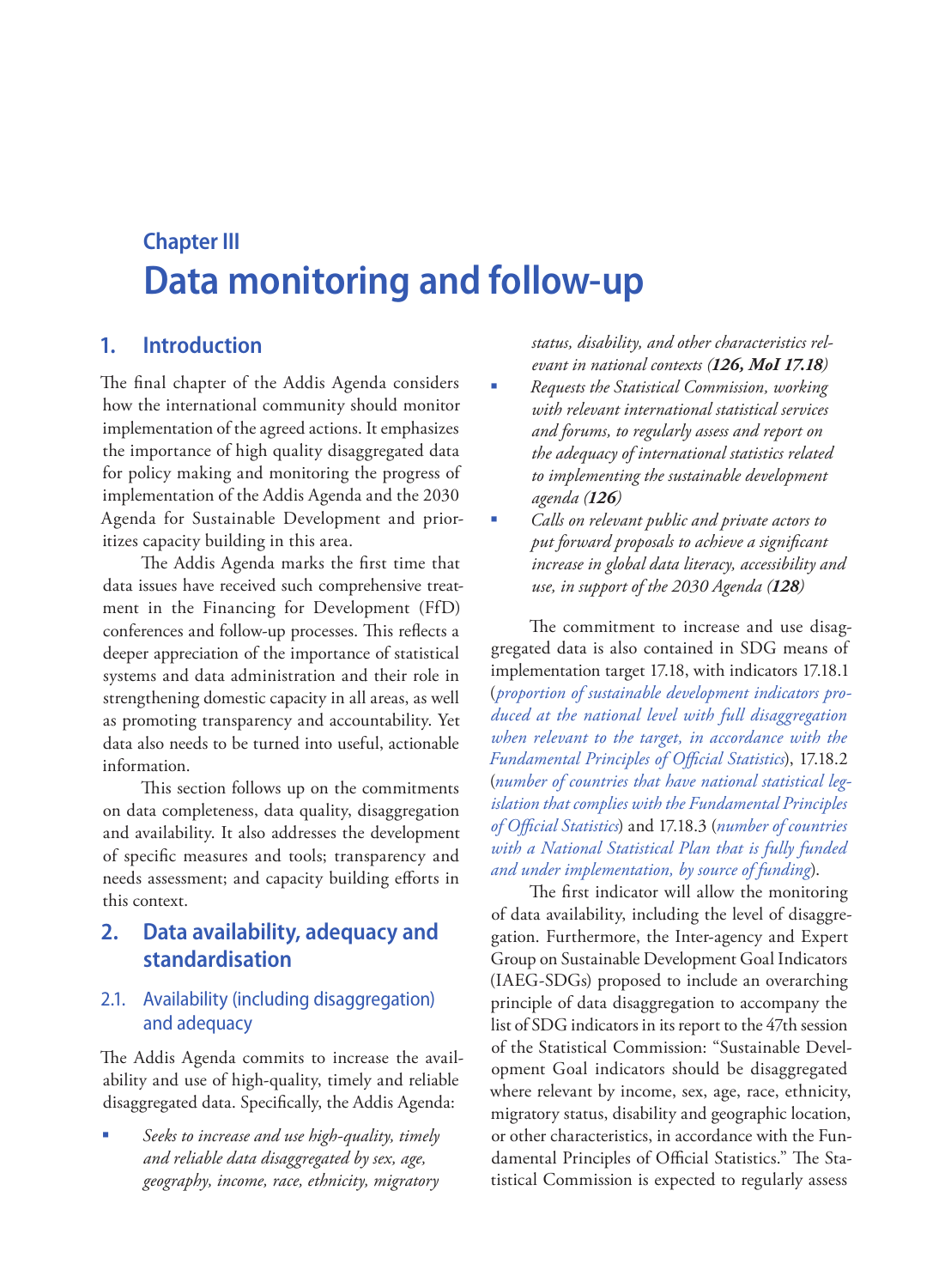data availability for the SDG indicators, and their adequacy, as part of its regular work, also from the perspective of assessing the need for building the necessary monitoring capacity in Member States. When considering data availability, it should be taken into account that the available data may be of a different nature, and that some data may be estimated.

Data accessibility to users is a major concern for statistical agencies. There is a need to create efficient online platforms in countries to allow easy data access to users. Measures of usage of those databases are usually available and could be utilized to assess accessibility and use. Furthermore, providers of official data at the national, regional and global levels often actively strive to increase data literacy and actual data use, and individual efforts to measure those are being undertaken.

Although statistical agencies have a long standing interest in making their products accessible, government data more generally are becoming available through the "open data" movement. The concept of open data, which is derived from the "open" licensing environment, originated from the belief that the enormous amount of information routinely collected by government entities should be available to all citizens. In the late 2000s, governments and official entities began to allow a greater number of users to access these resources. When data are made widely available and easy to use, the benefits can be significant: they can help streamline government services, stimulate economic opportunities, encourage innovation, improve public safety, strengthen accountability in public life and reduce poverty. On the other hand, this must be balanced with ensuring privacy and data protection. It will take time to fully understand the complexity and broad potential of open data. As it is still in its early stages, best practices and communities are just beginning to emerge.

The World Bank Group will work with others to report on the number of member states that are undergoing open data readiness assessments, as well as the number that are implementing open data programmes. The International Monetary Fund (IMF) has been partnering with the African Development Bank to support African countries to create and use open data platforms (ODP) for the dissemination of relevant data. While at present the focus is mainly on macroeconomic and financial data, the coverage could be expanded at each country's choosing to bring other data into the public domain, such as SDG indicators. Many international organizations, including some United Nations agencies, such as the United Nations Industrial Development Organization (UNIDO) and The United Nations Educational, Scientific and Cultural Organization (UNESCO), have already established ODPs to ensure the transparency of their own information, expenditure and programmatic activities. The Global AIDS Response Progress Reporting provides another example that can inform approaches to monitoring progress on other health and development challenges. Countries report on progress against commitments made to their AIDS responses, engaging a diverse range of stakeholders, including non-state actors, in the collection and validation of data.

The Task Force's reporting on data transparency will also draw on the IMF's enhanced General Data Dissemination System (e-GDDS), which is part of its Data Standards Initiatives aimed at promoting data transparency globally. Data is to be published through a national summary data page. At the regional level, the Statistical Yearbook for Asia and the Pacific was revamped and provides a benchmark for SDG monitoring in the region.

#### 2.2. Standardization of data

Statistical products maximise their impact when they measure things the same way across time and across geographic locations. In this context, the Addis Agenda:

#### *Commits to support efforts to make data standards interoperable (128)*

This involves using comparable questions in surveys and following common concepts, classifications and methods—that is, following a common standard. For key socio-economic indicators, standards have been developed and endorsed by a majority of member states. For example, all countries strive to measure gross domestic product (GDP) the same way conceptually, recognizing that data limitations in low-capacity countries limit the quality, frequency and timeliness of GDP publication.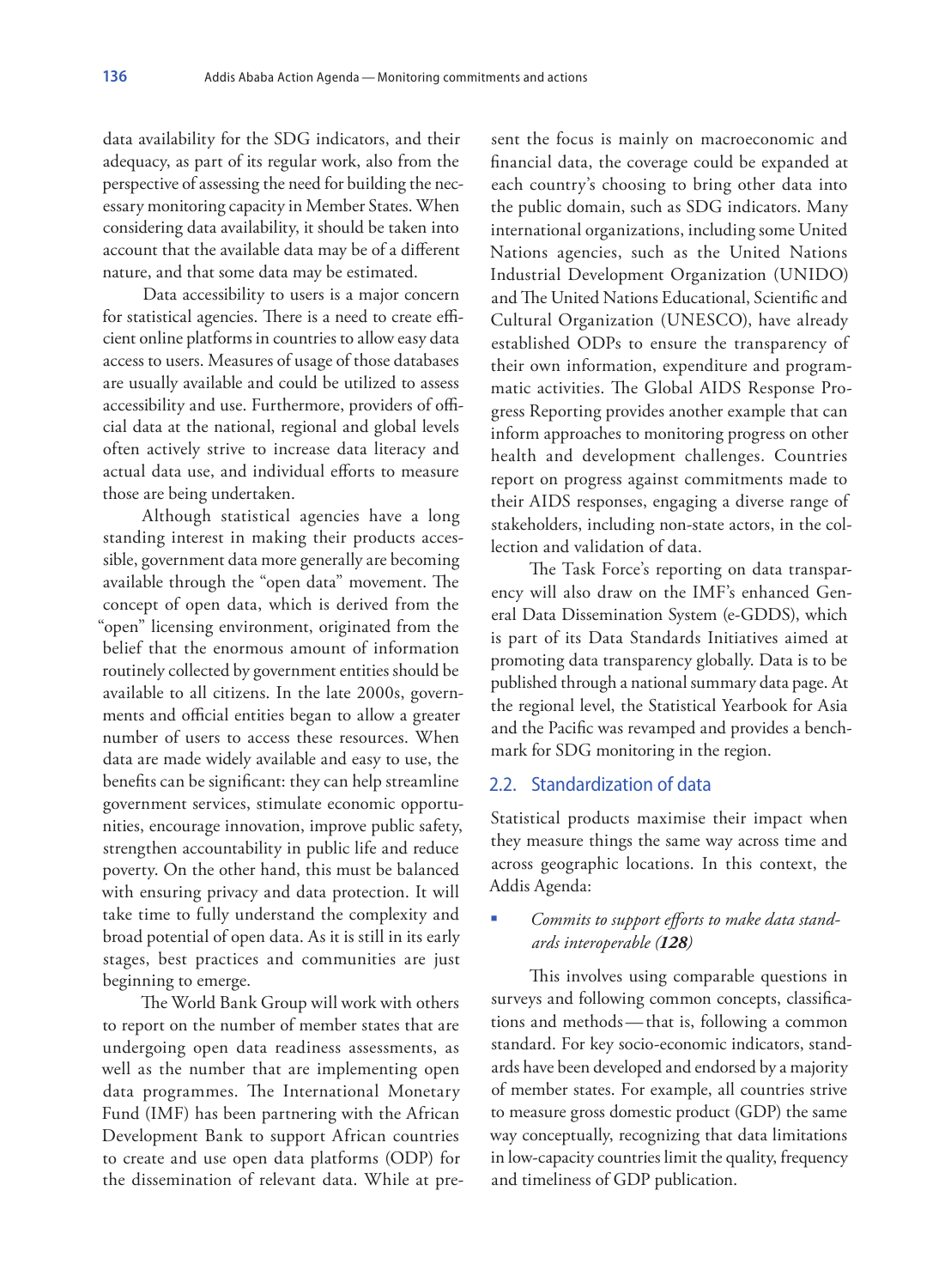Standards that describe data have also been developed. Better descriptions of data (referred to as "metadata") facilitate communication between organizations and software systems to improve the quality of statistical documentation provided to users. The Statistical Commission and the seven sponsor organizations (Bank for International Settlements, the European Central Bank, Eurostat, the IMF, the Organization for Economic Co-operation and Development (OECD), the United Nations Statistical Division and the World Bank Group) are working towards the implementation of the Statistical Data and Metadata eXchange (SDMX), which aims to develop and use more efficient processes for the exchange and sharing of statistical time series data and metadata among international organizations and their member countries. Progress and recent activities, also with respect to the implementation of SDMX for the SDG indicators, can be reported on.

Metadata for detailed cross-sectional data, such as the data collected by household surveys, are also guided by international standards. The Data Documentation Initiative metadata standard has been developed especially for this purpose and is used for documenting surveys in statistical agencies and academia. The World Bank Group will work with other partners to assess progress in countries adopting these standards.

Besides standards for data documentation and transfer, there are efforts to describe production processes for data such as the adoption of a Common Statistical Production Architecture and the Generic Statistical Business Process Model, which helps to produce statistics that are coherent across information domains.

Interoperability of statistical data requires compliance with international classification, standards and recommendations prescribed by the United Nations Statistical Commission. Specialized agencies such as UNIDO not only contribute to the development of those standards but also monitor the compliance of member states, and standardize data to ensure international comparability. UNESCO's Institute for Statistics also contributes to supporting efforts to make data standards interoperable in terms of its work on the International Standard Classification of Education.

### 2.3. Data on specific issues, in particular resource mobilization

The Addis Agenda aims to improve data availability on specific issues. Specifically, the Addis Agenda:

- *Calls on relevant institutions to strengthen and standardize data on domestic and international resource mobilization and spending, as well as data on other means of implementation (126)*
- *Requests the Statistical Commission, working with relevant international statistical services and forums, to facilitate enhanced tracking of data on all cross-border financing and other economically relevant financial flows that brings together existing databases (126)*

The World Bank Group, the IMF, the OECD and the United Nations Conference on Trade and Development have considerable experience in the compilation of data on domestic resource mobilization, foreign direct investment, remittances and other private flows, official development assistance and other international public finance. They will report on these flows in the Task Force report chapters on domestic public resources, domestic and international private finance, and international development cooperation. As discussed in chapter II.A, there are also a number of multi-stakeholder partnerships—such as the International Budget Partnership, Open Contracting Partnership and Government Spending Watch—which focus on data standards and data collection related to public expenditure.

There are also a range of SDG targets that will also require data on domestic and international resource mobilization and cross-border financial flows. It is expected that as part of the SDG monitoring and the work on the annual SDG Progress Report, efforts will be undertaken to compile standardized data for relevant indicators, which have been referenced throughout this report.

# **3. Development of specific measures and tools**

The Addis Agenda aims to develop specific measures and tools. Specifically, the Addis Agenda: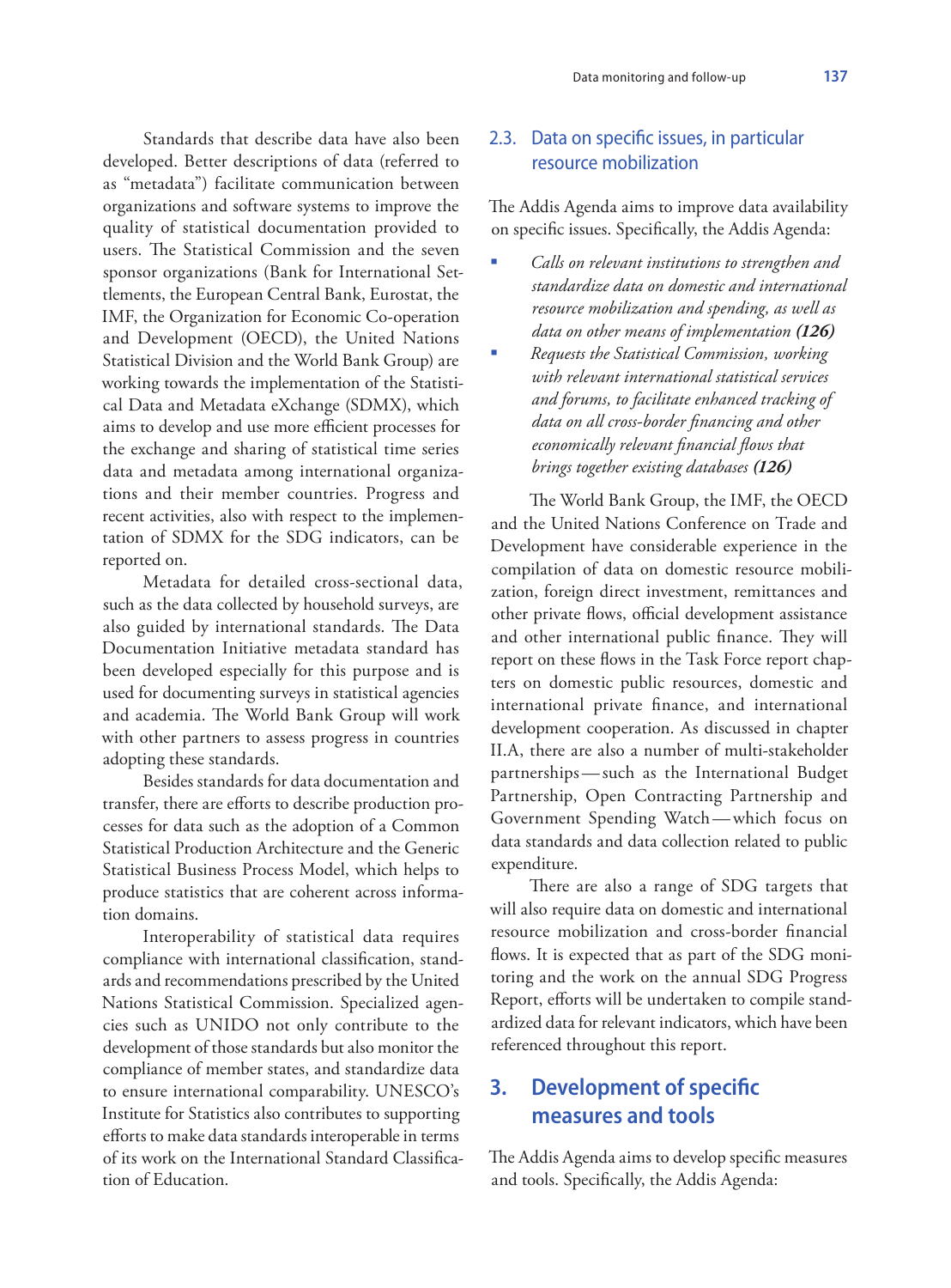- *Calls on the UN system, in consultation with the international financial institutions, to develop transparent measurements of progress on sustainable development that go beyond per capita income; these should recognize poverty in all of its forms and dimensions, and the social, economic and environmental dimensions of domestic output and structural gaps at all levels (129, MoI 17.19)*
- *Commits to seek to develop and implement tools to mainstream sustainable development, as well as to monitor sustainable development impacts for different economic activities, including for sustainable tourism (129, MoI 12.b)*

Many countries and several international and regional organizations have discussed and developed measures of progress and sustainable development. The United Nations Development Programme's (UNDP) Human Development Index (HDI) and UNDP's Multi-Dimensional Poverty Index are some of the relevant measures here. Some academics have also done work in this area, including the Commission on the Measurement of Economic Performance and Social Progress, which was established in 2008 by then President of the French Republic, Nicholas Sarkozy. Work has also been carried out by the Statistical Commission to report on and survey such measures, on which the Task Force can report. **<sup>1</sup>** SDG indicator *1.2.2 (proportion of men, women and children of all ages living in poverty in all its dimensions according to national definitions)* should also be useful since it incorporates non-economic dimensions of poverty. The full set of SDG indicators can also be understood to provide a measure of progress on sustainable development.

Regarding tools to mainstream sustainable development, the Task Force can draw on SDG indicator 12.1.1 (*number of countries with Sustainable Consumption and Production (SCP) national action plans or SCP mainstreamed as a priority or target into national policies)*, and there are several other targets and related indicators that refer to the existence of laws, policy frameworks, plans or measures to implement (or mainstream) certain aspects of sustainable development such as, for example, targets 1.b, 6.5, 6.b and 8b. More broadly, the chapters of this report speak to mainstreaming sustainable development across different areas. The Task Force's monitoring of sustainable tourism can draw on data collected for indicators 8.9.1 (*tourism direct GDP as a proportion of total GDP and in growth rate*), and 8.9.2 (*number of jobs in tourism industries as a proportion of total jobs and growth rate of jobs, by sex*).

## **4. Transparency and needs assessment**

On data and transparency, the Addis Agenda:

- *Recognizes that greater transparency is essential and can be provided by publishing timely, comprehensive and forward-looking information on development activities in a common, open, electronic format; takes note of the International Aid Transparency Initiative (127)*
- *Stresses the importance of preparing country needs assessments for the different priority areas to allow for greater transparency and efficiency by linking needs and support, in particular in developing countries (127)*

Transparency of data includes that information must be publicly available, on time, and in an accessible language and format, taking into account, where relevant, considerations such as literacy levels, age, disability, language and cultural background. Transparency need not relate only to the publication of data, but can apply throughout the data collection process.

The IATI Standard is based on publication of data at the level of individual activities—projects and programmes—and it can help in monitoring of FfD commitments and SDG targets, especially at the national level (see chapter II.C). The Task Force can report on progress in implementing the IATI standard.

International and regional organizations are expected to conduct national needs assessments for the priority areas. In the area of statistics, the United

1 For details please see respective background documents to the 45th and 46th session of the Statistical Commission available at: http://unstats.un.org/unsd/statcom/.